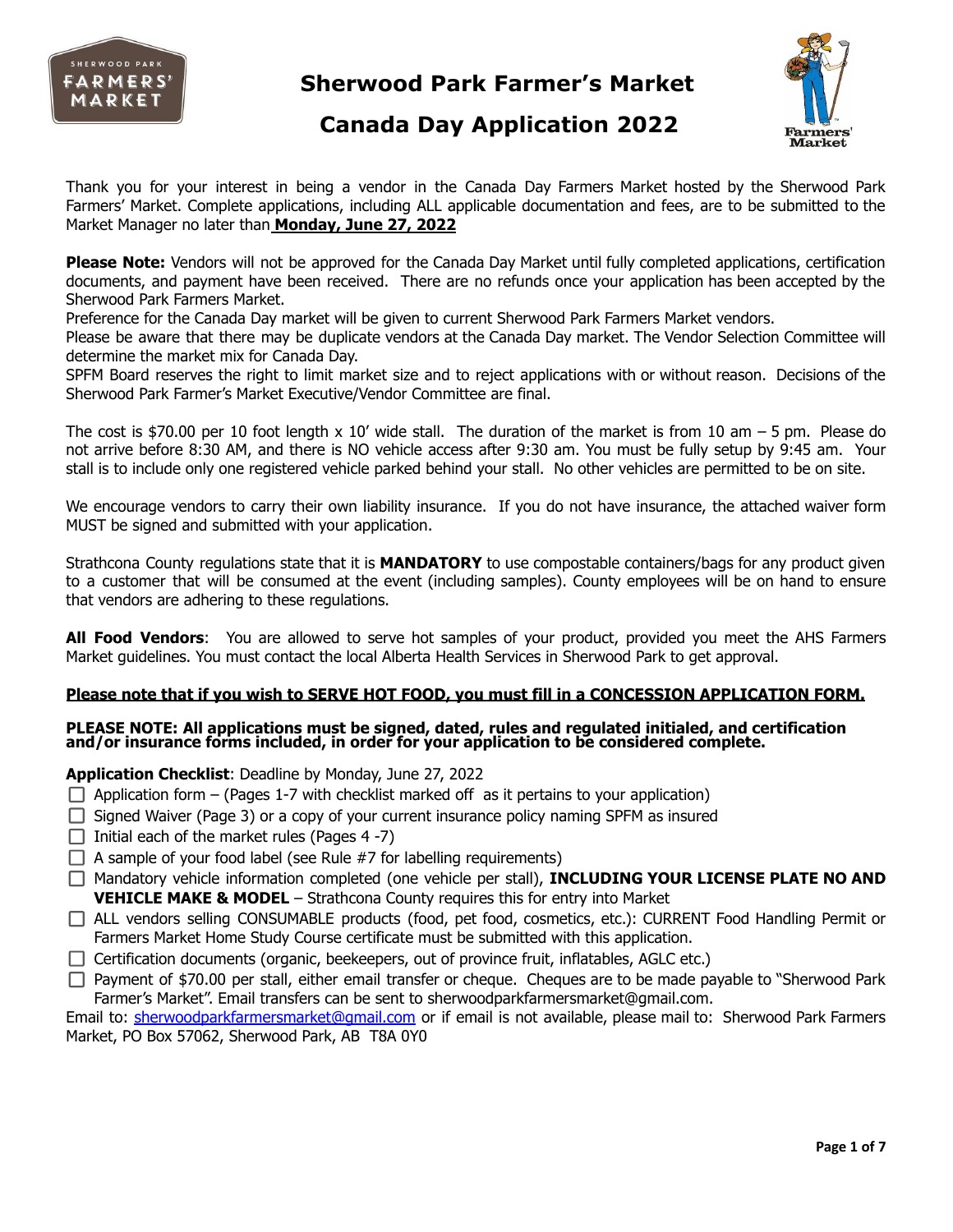

# **Canada Day Application 2022**



### **Please Print**

| Do you make, bake or grow your own product? Yes _________________________________                                                                                                                                                                                         |  |  |
|---------------------------------------------------------------------------------------------------------------------------------------------------------------------------------------------------------------------------------------------------------------------------|--|--|
|                                                                                                                                                                                                                                                                           |  |  |
|                                                                                                                                                                                                                                                                           |  |  |
|                                                                                                                                                                                                                                                                           |  |  |
| VEHICLE LICENSE # & LENGTH                                                                                                                                                                                                                                                |  |  |
| Only 1 registered vehicle per vendor will be allowed to enter the Canada Day Market and you MUST park your vehicle<br>behind your stall. Staff will be on hand to assist. Please be patient as this process takes time.                                                   |  |  |
|                                                                                                                                                                                                                                                                           |  |  |
| Products: Please provide a detailed listing of all products you wish to sell. Only those listed will be allowed at your<br>table on Canada Day. (Use another sheet if required)                                                                                           |  |  |
| Food vendors are required to have completed a current Farmers Market Home Study Course or a Food Safety Course in<br>order to comply with Section 31 of the Food Regulation. A copy of this certificate or AHS Kitchen Permit MUST<br>be submitted with your application. |  |  |
| Description of ALL Equipment used in stall (i.e. coolers, generator):                                                                                                                                                                                                     |  |  |
|                                                                                                                                                                                                                                                                           |  |  |
|                                                                                                                                                                                                                                                                           |  |  |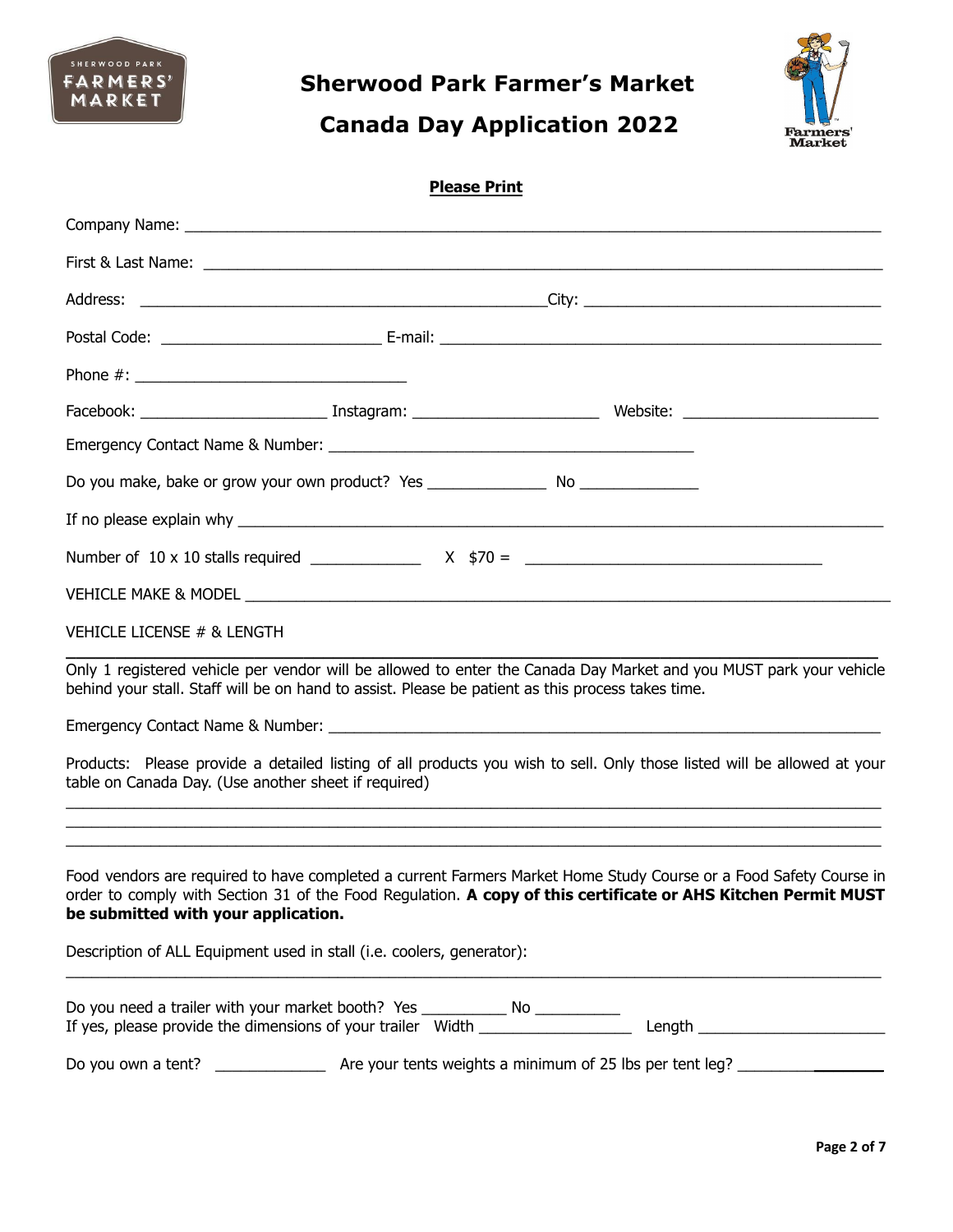

### **Canada Day Application 2022**



#### **WAIVER (WITH WITNESS SIGNATURE)**

This signed waiver **must** be completed fully (along with witness signature) and returned with your application form **OR submit a current copy of Liability Insurance** naming **Sherwood Park Farmer's Market** as an **additional insured on your policy in lieu of this waiver**.

In consideration of being allowed to use the facilities of the Sherwood Park Farmer's Market Society and the Sherwood Park Farmers' Market, located in the Festival Place parking lot at 100 Festival Way, we the undersigned, hereby agree to the following:

 $\_$  . The contribution of the contribution of the contribution of the contribution of the contribution of the contribution of the contribution of the contribution of the contribution of the contribution of the contributio

To waive any and all claims that we, Name(s) (Must include all participating vendors):

**\_\_\_\_\_\_\_\_\_\_\_\_\_\_\_\_\_\_\_\_\_\_\_\_\_\_\_\_\_\_\_\_\_\_\_\_\_\_\_\_\_\_\_\_\_\_\_\_\_\_\_\_\_\_\_\_\_\_\_\_\_\_**

Business (operating) Name:

may have against the Sherwood Park Farmer's Market Society and the Sherwood Park Farmer's Market located in the Festival Place parking lot, its directors and officers, employees, agents, representatives and volunteers.

To release from any and all liability for any loss, damage, injury or expense that occurs out of the use of any of the facilities of the Sherwood Park Farmers' Market Society and the Sherwood Park Farmer's Market, located in the Festival Place parking lot, by the above-named Vendor, their family, their employees or volunteer participants.

To hold harmless and indemnify the Sherwood Park Farmer's Market Society and the Sherwood Park Farmer's Market, located in Festival Place parking lot, from any and all liability for any property damage, personal injury to any third party or other financial loss or expense, including legal expense and costs of a solicitor-and-his-own-client full indemnity basis, resulting from the participation in any event to be held on the facilities of the Sherwood Park Farmer's Market Society and the Sherwood Park Farmer's Market, located in Festival Place parking lot.

We, the undersigned, hereby acknowledge that we have read the foregoing and understand its content, import and meaning.

| <b>Participant's Name</b> (please print)                                                | <b>Witness's Name</b> (please print)                                                                                                                                                                                           |
|-----------------------------------------------------------------------------------------|--------------------------------------------------------------------------------------------------------------------------------------------------------------------------------------------------------------------------------|
| <b>Participant's Signature</b> (on behalf of all participating<br>vendors listed above) | <b>Witness's Signature</b>                                                                                                                                                                                                     |
|                                                                                         | Date: the contract of the contract of the contract of the contract of the contract of the contract of the contract of the contract of the contract of the contract of the contract of the contract of the contract of the cont |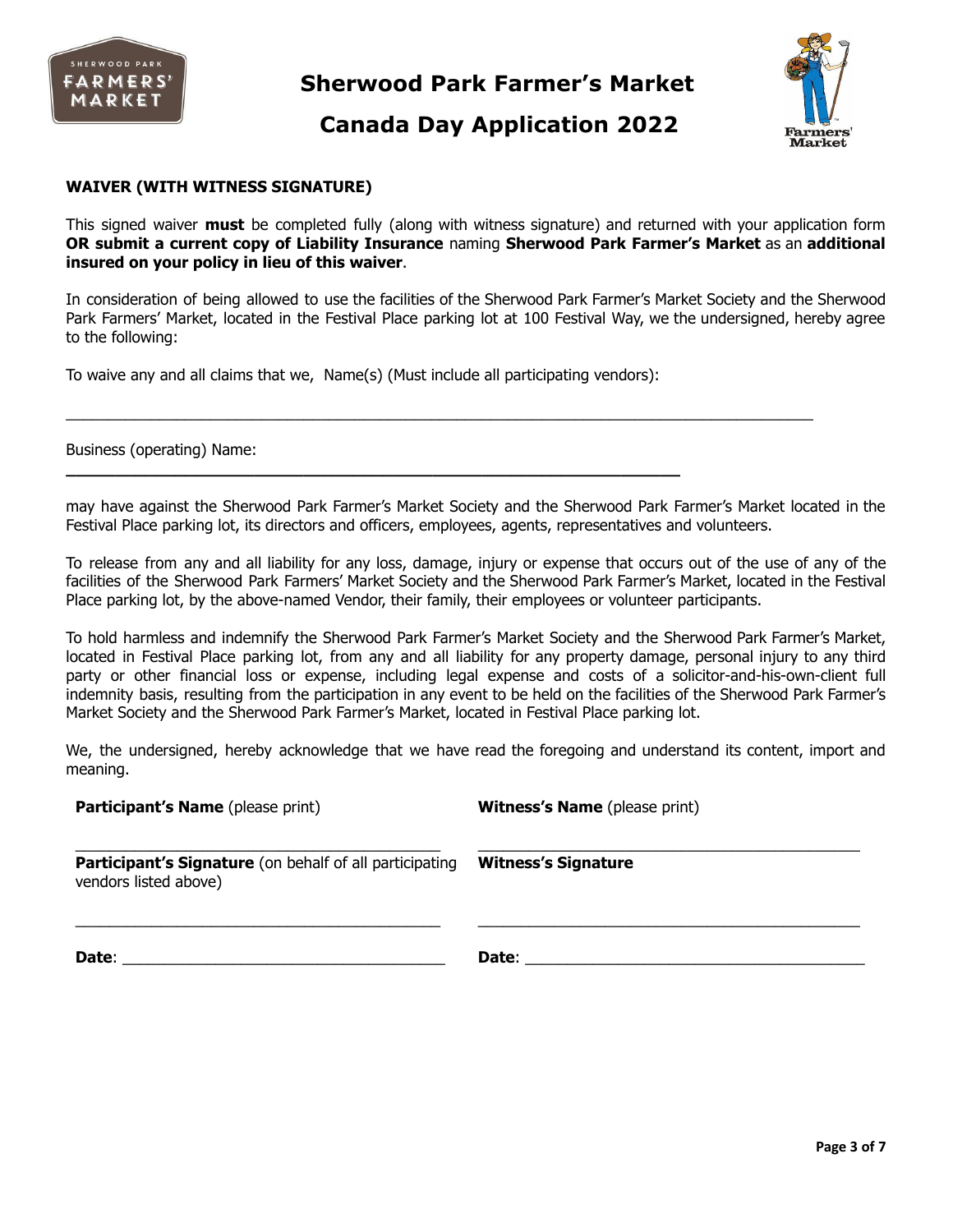

### **Canada Day Application 2022**



#### **You must initial EACH LINE for acceptance and understanding and submit with your signed application. IMPORTANT: Rules and Regulations are STRICTLY ENFORCED.**

- 1. Vendors are accepted based on the items approved as listed on the application form, and as such may only sell, sample or display approved items. Any changes or additions to product lines must be given to the Market Manager by filling out the "Request to Add Products" Form for approval by the vendor committee. I will not attempt to sell at SPFM any item for which I have not received prior approval.
- 2. All products sold at Sherwood Park Farmers Market must be homemade (handcrafted), locally grown, locally raised or home baked as per Alberta Agriculture requirements. The vendor must own property in Alberta in order to be compliant with Alberta Agriculture's rules pertaining to the operation of Farmers Markets in Alberta. Market cannot be more than 20% wholesale, resale or commercial retail or franchise business (including B. C. Fruit).

\_\_\_\_\_Initials

- 3. Vendors are required to be in place and ready to operate by 9:45 am on Canada Day. There is no access to the market after 9:30 am as the roads will be blocked off and you will have to park elsewhere. Only 1 vehicle per vendor is allowed into the market. You must park your vehicle and leave it in your stall. There is no other parking available. **Example 2018** and the set of the set of the set of the set of the set of the set of the set of the set of the set of the set of the set of the set of the set of the set of the set of the set of
- 4. All Food Vendors are responsible for knowing & complying with all regulations set forth by Alberta Agriculture, Alberta Health Services and the SPFM regulations contained in this application. **Example 20** 1 1 1 1 1 1 1 1 1 1
- 5. All vendors selling consumable products (includes pet food products) MUST provide a CURRENT copy of their AHS Food Sanitation & Hygiene Certification, Kitchen Permit and/or Home Study Course Certification and will display their certificate in their stall; visible to customers at ALL times while vending at the Sherwood Park Farmer's Market. \_\_\_\_\_Initials
- 6. Labeling Requirements All food products MUST be labeled in compliance with CFIA standards. Nutrition Facts tables are not required at this time. For further information visit: [www.inspection.gc.ca/english/fssa/labeti/guide/ch2e.shtml](http://www.inspection.gc.ca/english/fssa/labeti/guide/ch2e.shtml)

#### **Labels MUST include**:

- Common name of product
- Net quantity (in metric)
- Name, address and phone number (phone number required by AHS) of person making product
- List of ingredients in descending order of proportion by weight,
- Durable shelf life date (made on and Best Before date) if product has a shelf life of 90 days or less
- Storage instructions and storage temperature if differs from room temperature
- Allergy alerts on a separate line as per CFIA regulations

Label print size MUST be no smaller than 1.6 mm anywhere on the product. The case of the subset of the strains

- 7. All Food Vendors: All prepared food items must be pre-packaged as per AHS regulations and labelled according to CFIA (Canadian Food Inspections Agency) standards. Dairy products such as whipping cream, cream or custard pies are not allowed unless accompanied by appropriate documentation from Alberta Health Services, which must be displayed each week. **Example 20** and the displayed each week. **The set of the set of the set of the set of the set of the set of the set of the set of the set of the set of the set of the set of the set of the set of t**
- 8. I understand that Strathcona County regulations state that it is **MANDATORY** to use **compostable containers/ bags** for any product given to a customer that will be consumed at the event (including samples). Strathcona County employees will be on hand to ensure that vendors are adhering to these regulations. Thitials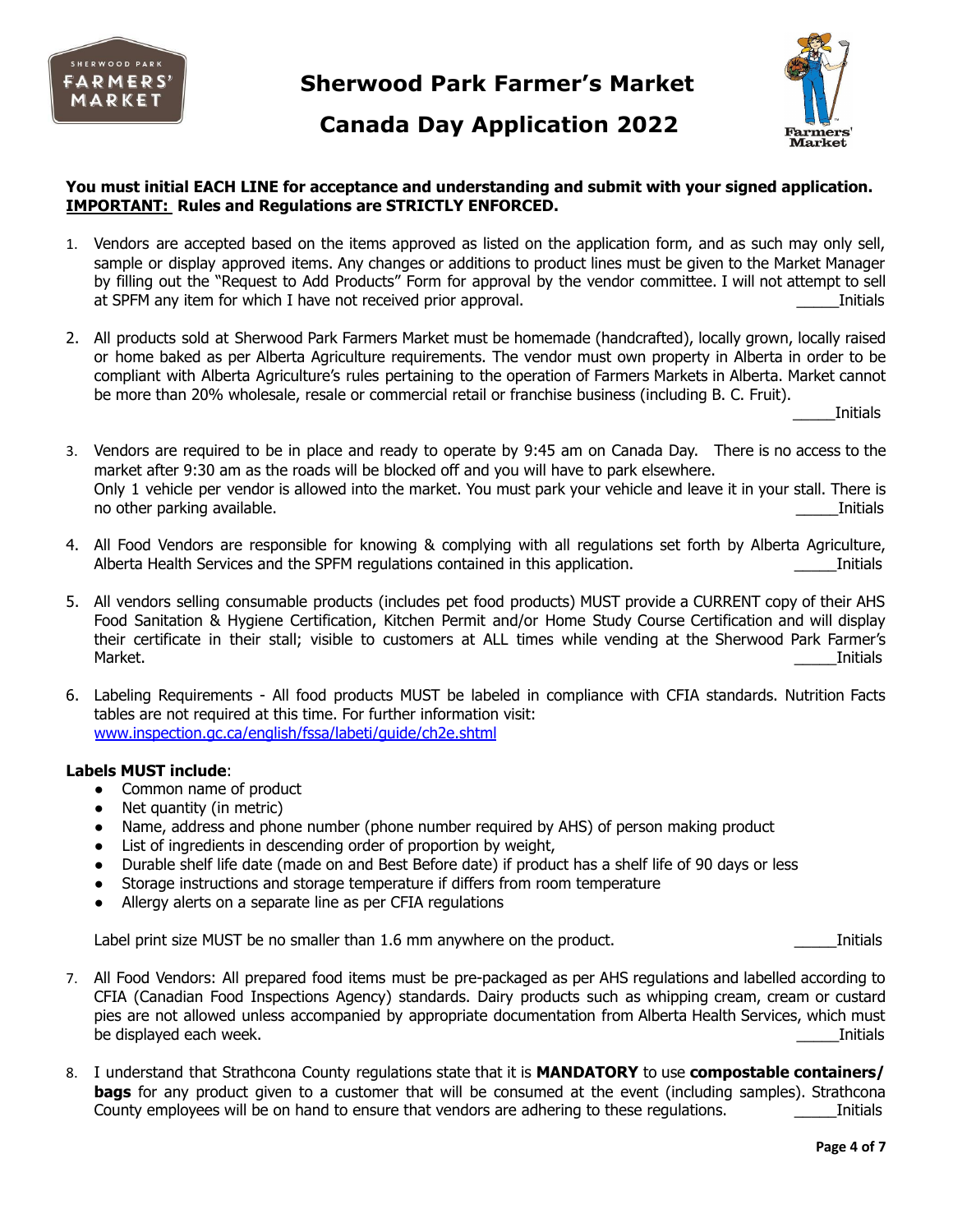

### **Canada Day Application 2022**



- 9. All products sold at market must conform to Public Health Regulations and Standards of Cleanliness. Vendors who sell textiles (clothing, quilts, blankets, etc.) are required to label products for content (over 5%) and where they were made.  $\hskip1cm$  Initials
- 10. All Food Vendors: Serving samples of your product is encouraged, provided you meet the AHS Farmers Market guidelines. **ALL SAMPLES** must be pre-portioned off site and placed in enclosed containers. All samples must be held at appropriate temperatures and disposed of (according to Alberta Health Services regulations). Vendors providing samples must supply garbage containers in a location easily visible and accessible to customers.

\_\_\_\_\_Initials

- 11. All Food Vendors: Please note that if you wish to SERVE HOT FOOD you must fill in a Concession Application Form. Any vendor caught breaking this rule will be immediately shut down and permanently removed from the market, with no refund forthcoming. The same state of the state of the state of the state of the state of the state of the state of the state of the state of the state of the state of the state of the state of the state of
- 12. Cosmetic Regulations and the Food and Drugs Act require that cosmetics sold in Canada be manufactured, prepared, preserved, packed and stored under sanitary conditions. The manufacturer and importer must notify Health Canada that it is selling the product and provide a list of the product's ingredients." Section 2 of the Food and Drugs Act define a "cosmetic" as: "Any substance or mixture of substances manufactured, sold or represented for use in cleansing, improving or altering the complexion, skin, hair or teeth, and includes deodorants and perfumes. Any cosmetic businesses, selling soaps, lotions etc. are required to notify Health Canada about any products that they are selling by filling out the Cosmetic Notification Form. **Example 1** Initial
- 13. B.C. Fruit Vendors: **MAY SELL ONLY B.C. FRUIT**. Fruit from any other province or state is not allowed. B.C. Fruit vendors must have inspection slips available at each market. A release permit for inter-provincial transport of B.C. Fruit must be obtained by vendors transporting their own fruit, and be produced as requested by the Market Manager. Interprovincial trade of fruit requires an inspection certificate and proper labelling. Thitial
- 14. Home-Canned Foods: No vendor shall offer for sale home-canned foods other than jams, jellies and pickles. Pickled products are those processed with salt, sugar and/or vinegar and include cucumbers, green peppers, beets, carrots, mushrooms, eggs, green tomatoes and onions. Jams and jellies are defined as 65% solids (fruits plus 55% sugar). \_\_\_\_\_Initials
- 15. Perishable Foods: No vendor shall offer for sale perishable foods unless held at a temperature below 4ºC or above 60ºC. Examples of perishable foods include: meats, milk, sauces, spreads, salsa, cheese, perogies, cabbage rolls, poultry, eggs etc. Also included are baked goods such as sausage rolls, ethnic foods with meat, cheesecake and cream, pumpkin or meringue pies. This is a set of the set of the set of the set of the set of the set of the set of the set of the set of the set of the set of the set of the set of the set of the set of the set of the set
- 16. **Organic:** If your company is considered "Organic" or you are a beekeeper, documentation supporting this must accompany your application. This is a set of the set of the set of the set of the set of the set of the set of the set of the set of the set of the set of the set of the set of the set of the set of the set of the set of t
- 17. All inflatables must provide a copy of liability insurance for \$2 million dollars listing Strathcona County as additional insured. Proof of Alberta Elevating Devices & Amusement Rides Safety Association (AEDARSA) for each inflatable must be submitted. The submitted of the submitted of the submitted of the submitted of the submitted of the submitted of the submitted of the submitted of the submitted of the submitted of the submitted of the submitted of
- 18. Please note that changes to Strathcona County regulations, street construction, building renovations or Market plan may alter Market locations. **Example 20** and the set of the set of the set of the set of the set of the set of the set of the set of the set of the set of the set of the set of the set of the set of the set of the set of t
- 19. All eggs must be refrigerated as per Alberta Health regulations. Whole raw shell eggs must be clean and free of cracks. \_\_\_\_\_Initials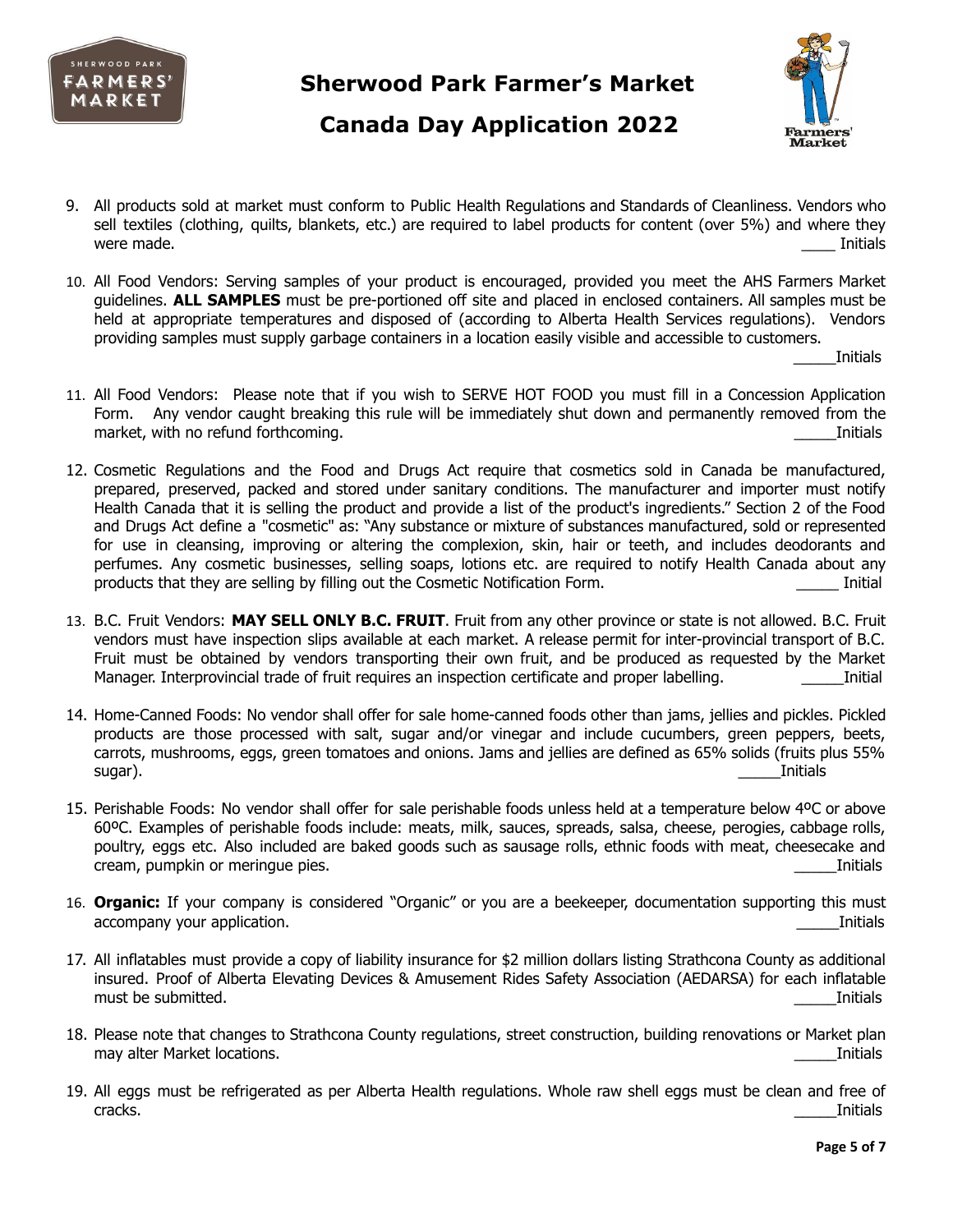

# **Canada Day Application 2022**



- 20. Vendors must remove all garbage including bags, boxes, and refuse from produce. All vendors are responsible for cleaning up their stall area. All concessions are required to supply a garbage can within the confines of their stall; no exceptions. **Example 2** and the set of the set of the set of the set of the set of the set of the set of the set of the set of the set of the set of the set of the set of the set of the set of the set of the set of the
- 21. Power is NOT available at the Canada Day Market. If a vendor decides to use a generator, they must have an inverter to minimize generator noise (as it is disruptive to other vendors and market patrons). For the safety of vendors and customers, vendors using generators must safely secure any extension cords as they pose a tripping hazard. \_\_\_\_\_Initials
- 22. Vendors may not loan, give or sublease the stall(s) assigned to them. Stalls are not permitted to be shared. The Farmer's Market Manager and Farmer's Market Committee, at their discretion, reserve the right to change vendor stall locations within the market at any time. This is a state of the matrix of the matrix of the matrix of the matrix of the matrix of the matrix of the matrix of the matrix of the matrix of the matrix of the matrix of th
- 23. Vendor tables are subject to inspection by Alberta Agriculture and Forestry, AFMA (Alberta Farmers' Market Association) and Alberta Health Services (AHS) without notice. Any vendor found not to be in compliance with Alberta Health Services regulations will be immediately removed from the market and any monies paid will be forfeited. \_\_\_\_\_Initials
- 24. Public selling ends promptly at 5:00 pm. Vendors MAY NOT take down their stall or starting pack-up prior to 5:00pm, unless otherwise specified by the Market Manager. All vendors must remain until close of business at 5pm. \_\_\_\_\_Initials
- 25. All vendors must have vacated the market by 6 pm as per Strathcona County's requirement. No selling after 5 pm is permitted. \_\_\_\_\_Initials
- 26. The Canada Day Market is an all-weather market (RAIN, SNOW or SHINE). Vendors are required to operate in a variety of weather conditions. In the event of extreme weather (severe lightning, tornado, etc.) the Market Manager may delay setting up of the market, or close the market until the extreme weather threat has passed.

\_\_\_\_\_Initials

- 27. For the Canada Day Market tent weights are **MANDATORY**. Weights MUST be a minimum of 25 lbs per tent leg. Failure to have proper weights on your tent will result in your being asked to take down your tent at the Market Manager's request. This is for your safety as well as the customers and other vendors. This is for initials
- 28. All vendors must supply their own tables and chairs complete with table coverings. The entire display including signage MUST be contained within the 10 X 10 foot stall. Vendors using more than the allotted space will be charged for a 2<sup>nd</sup> stall. Each Canada Day Market stall space is 10' x 10'. **Example 20 and Secure 2014** Initials
- 29. From time to time pictures may be taken during market hours for use of advertising, marketing, etc. By signing this application form, you acknowledge that you are willing to have pictures of your products placed on our website or any other means of advertising. This is a set of the set of a set of a set of a set of a set of a set of a set of a set of a set of a set of a set of a set of a set of a set of a set of a set of a set of a set o
- 30. Farmers' Market Food Safety Pamphlet: Alberta Health Services provides food safety pamphlets for farmers' markets which include information on how to properly display, package, label, sample and handle food safely. This information is subject to regular changes and additions, it is the vendor's responsibility to keep up to date with the current guidelines relevant to their product. You can find the current Food Safety Pamphlet online at: <http://www.albertahealthservices.ca/assets/wf/eph/wf-eh-farmers-market-information-package.pdf>

**Initials**